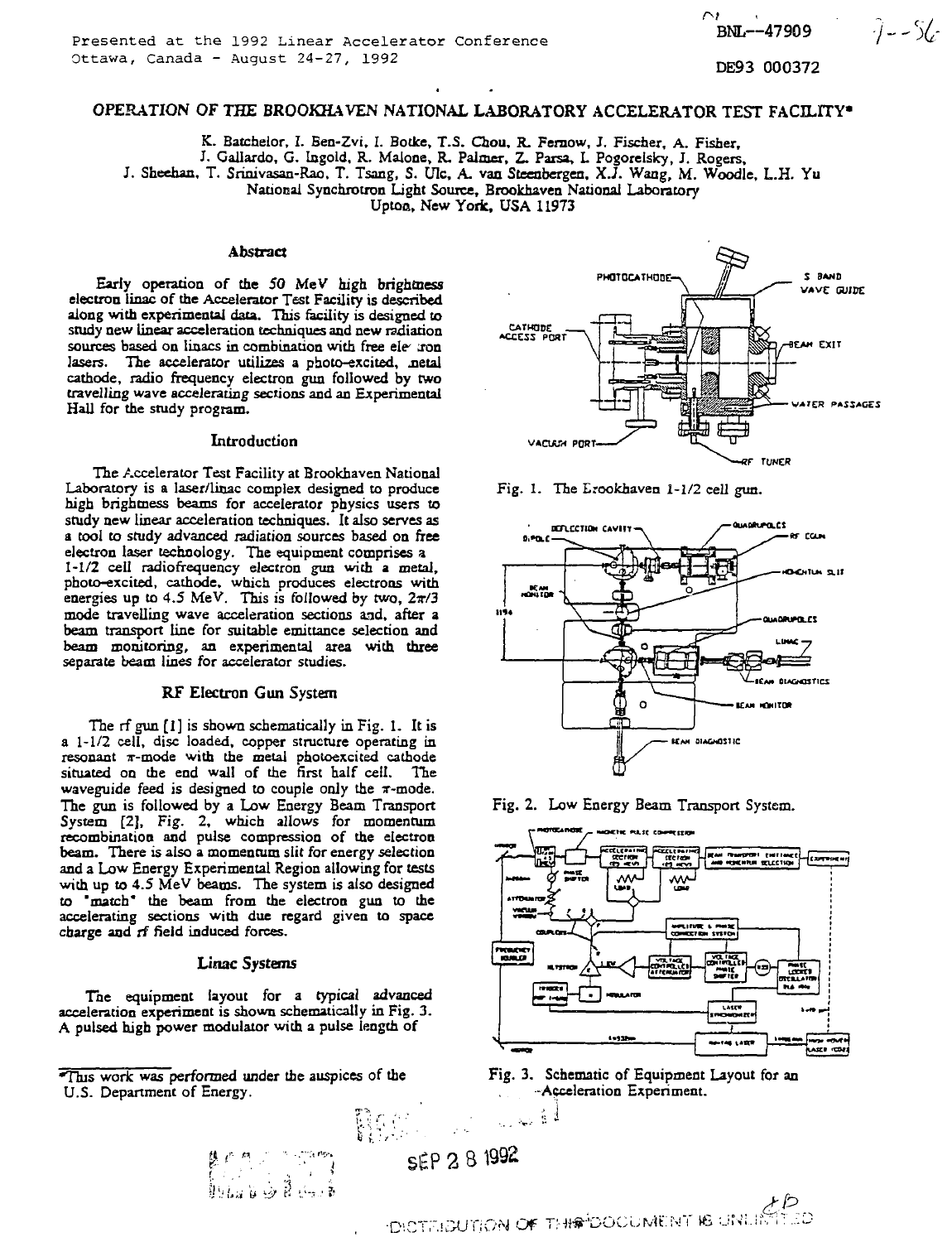**5 /isec and a pulse repetition frequency of 6 Hz is used to' power a 25 MW peak output power klystron which feeds the electron gun and the two accelerating sections. A phase locked oscillator operating at 81.6 MHz provides the radiofrequency drive for both the Nd: YAG laser and, after suitable multiplication, the 2.856 GHz drive to the klystron. A voltage controlled phase shifter and attenuator in the drive chain to the klystron allow changes in amplitude and phase to the entire accelerating system. These parameters may be controlled by a feed forward system to maintain the desired output beam parameters [3].**

 $\ddot{\phantom{a}}$ 

**A high energy beam transport system between the linac and the experimental area provides emittance and momentum selection for the individual experiments. Temperature controlled water-cooling systems for the gun and acceleration sections maintain their temperatures to within** *±Q.OS°C of* **design values. The laser transport line from the Nd:YAG laser to the electron gun is evacuated in order to maintain the desired stability between the laser and the electron beam. All timing signals are derived from the primary 31.6 MHz source and a commercial laser timing stabilizer is used to maintain laser stability to within ± 1 psec.**

### **Beam Diagnostic Systems**

**For the low energy beams the momentum slit between the two 90° dipole bending magnets may be used for momentum analysis and selection. The entry surfaces of the two slit jaws are coated with a fluorescent material which can be viewed by a CCD camera system to give beam provide information. The slits are isolated from ground so that collected charge may be measured. A 2.S56 GHz radiofrequency cavity operating in the TE^ mode, situated just ahead of the first dipole magnet may be used to deflect the beam vertically at the slit allowing for bunch time width measurement. Beam profile monitors [4] utilizing CCD cameras are used to record beam profiles in two locations and hence determine the rms emittance. Stripline beam position monitors are used to measure beam position and total charge in both the low and high energy beam transport lines. These can be calibrated against faraday cups placed at the end of the transport lines. The high energy beam transport line also contains flags for viewing beam size and position, colimators to define small emittance beams, and profile monitors for emittance measurement. A momentum defining slit situated after the first 25° bending dipole magnet allows for momentum measurements at high energy.**

## **Control Systems**

## **Adaptive Control**

**In general the macropuise to macropulse energy stability of the output beam is very good, however, various effects contribute to the energy spread of the beam within a macropulse, which may contain up to 200** microbunches. For the desired beam charge an energy **change of 3% would be induced during the macropuise. Voltage ripple on the modulator delay line contributes ±0.6% to energy spread and also contributes phase errors. Our approach to this is to utilize a voltage controlled attenuator and phase shifter in the low level drive system to vary the amplitude and phase of the**

**'klystron's unsaturated output. These control elements are fed by arbitrary function generators controlled by a personal computer. The computer reads the cavity field and phase values, which are then sampled by a digitizer** and suitable corrections made to minimize amplitude and phase variations. Amplitude stability of  $\pm 0.2\%$  and **phase stability of ±0.6% have been achieved during a 3 fisec rf macropuise after a few iterations.**

# **Computer Control**

**The computer control system is based on a VAX 4000** series system. A Microvax II/GPX is used off-line for **software development and testing. Control and monitoring of the facility devices (magnet power supplies,** beam position and size monitors, timing system, etc.) is **through a Kinetic** *System* **Corporation CAMAC byteserial highway driver connected to four CAMAC crates. From the CAMAC, communication to local devices is via industry-standard hardware interfaces and protocols such as EIA-RS-232 and IEEE 488. The facility is also equipped with an Ethernet interface and is connected to networks such as DECnet, HEPNET and Internet. The computer operates under version 5.4 of DEC's VMS operating system. Support for software development in both C and Fortran programming languages is provided. In addition, a commercial control system software package, marketed by Vista Control Systems, Inc., is used to build window-based operator interfaces. Operators interact with the control system through "point and click\* pull down menu's which graphically display controls and overviews of the facilities status and alarm conditions. By employing X-windows technology, these detailed graphic presentations are available throughout the ATF complex. The Vista package also includes a database generator, various report writers and a library of program development routines.**

## **Laser Systems**

A Nd:YAG laser system is used for exciting the gun **photo-cathode and also for Q-switcbing a CO. laser. The system includes a Spectra-Physics CW oscillator (wavelength 1064 run), mode locked to the 81.6 MHz rf drive system source. A Lightwave Electronics series 1000 timing stabilizer is used to phase-lock the oscillator to the reference, reducing pulse to pulse jitter to better than 1 ps. The oscillator pulse (about SO ps long) is then chirped in a 200 m optical fiber and amplified. Bandwidth limitations in the amplifier chop the chirped pulse to about 10 ps. A pulse chain** *of* **up to 200 microbunches separated by 12.25 nS may be switched by a Pockel's cell. The output pulse is then frequency doubled and transported about 30 m to the gun hutch where a second doubling takes place. At this point there is an energy of 100 jJ in a 6 ps pulse at die operating wavelength of 266 am. This is sufficient** *to* **produce 1 nC of electron charge from the copper photocathode. Part of the output from the Nd:YAG at 1064 am wavelength is used to switch a short, synchronized.** *CO-\_* **laser pulse** *of* **10 ps pulse duration out of a 60 nS pulse from a CO. oscillator by using germanium plates which change from transmitters to reflectors when hit by 1064 am light. A**

**broadband, 4 atmosphere, isotopic mix CO. amplifier then boost: the pulse up from 10** */J* **to 500 mJ. A room temperature catalytic converter is used. Since the timing**